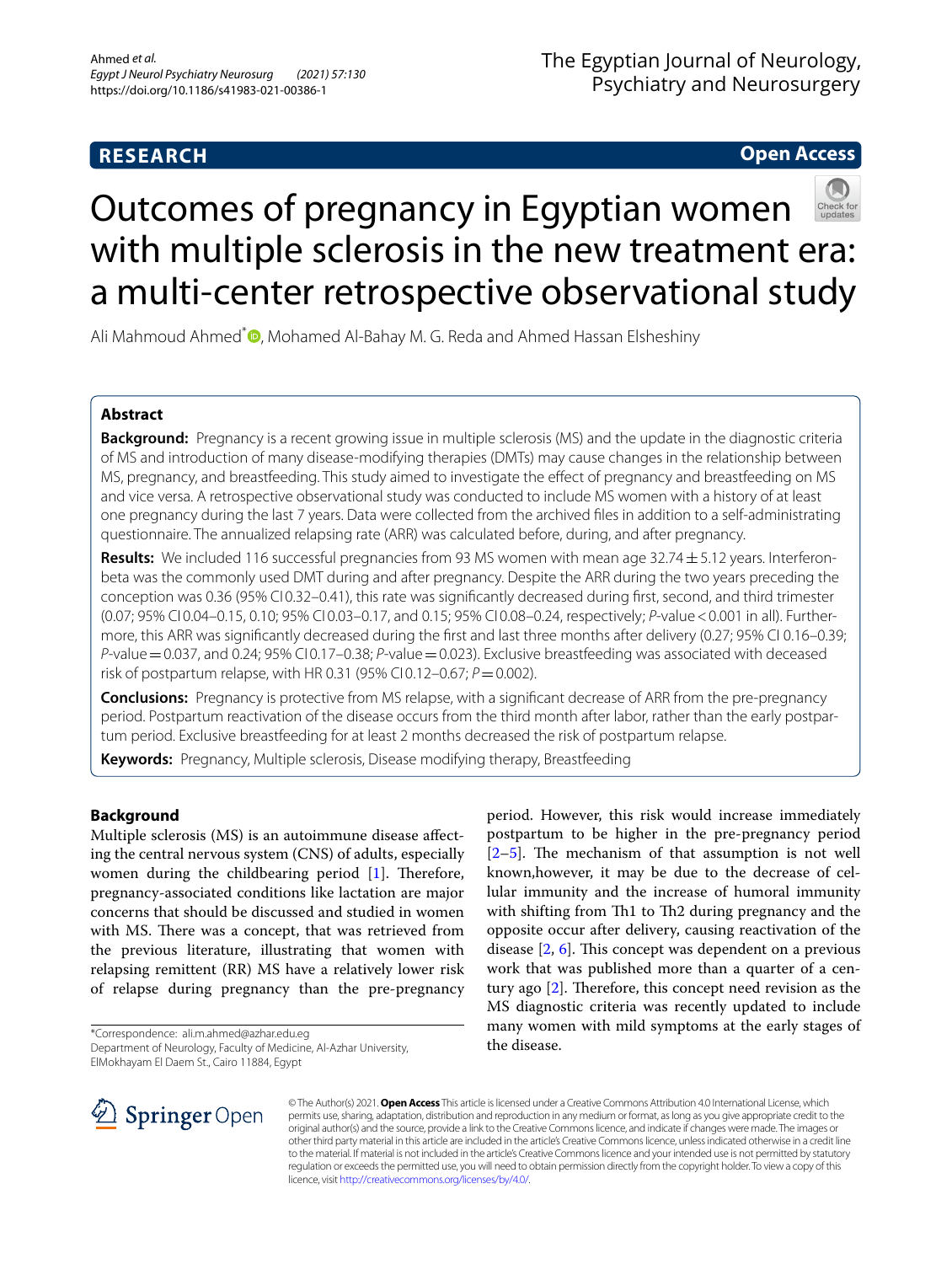This concept showed its direct effect on family planning, breastfeeding, and treatment choices due to the fear of postpartum relapse and the progression of disability. It is a hard choice for any MS woman to stop specifc disease-modifying therapy (DMT), stop breastfeeding, or continue breastfeeding with the risk of afection by DMT. Resuming the DMT after pregnancy could decrease the risk of postpartum relapse but could afect the infant due to the discontinuation of breastfeeding, which has multiple benefits for the infant. There is no enough data regarding the efect of DMT on breastfeeding [\[7](#page-6-4)[–9](#page-7-0)].

Many previous studies which tried to discuss this controversy showed many limitations included; small sample size, selection bias, and inefficient measure of study outcome (pregnancy and breastfeeding) [\[10–](#page-7-1)[13\]](#page-7-2). A previous systematic review and meta-analysis studying the association between postpartum relapse and breastfeeding revealed that breastfeeding could protect from postpartum relapse  $[14]$  $[14]$ . This may be due to resuming DMT after labor, not due to the lactation. Other studies revealed that resuming DMT with the frst two years, two months, or even the frst year after delivery had no benefcial effect  $[7-9]$  $[7-9]$  $[7-9]$ . Therefore, this study aimed to investigate the correlation of pregnancy, labor, and lactation with relapse and disease progression in both RR and primary progressive MS. Furthermore, we aimed to investigate the efect of prior treatment with DMT on pregnancy and fatal outcomes and the relationship between DMTs and lactation.

### **Methods**

This study was conducted as a retrospective observational study through which the data were obtained from the archived fles of eligible participants. Furthermore, a study-specifc questionnaire was introduced and flled by each participant. This study was conducted at MS units in three hospitals. This study was conducted in concordance with the declaration of Helsinki and each participant signed informed consent before being enrolled in the study. The institutional review board approval was obtained from our ethical committee.

Any known clinically defnite MS (CDMS) female patient with childbearing potential (15–45 years old) with a history of at least one pregnancy during the last seven years was included in the study. The diagnosis of MS should be established at least one year before pregnancy.

Any female patient with an unconfrmed diagnosis or those who did not conceive during the last seven years was excluded from the study. Moreover, patients with other demyelinating diseases or any vasculitic or other autoimmune diseases were also excluded. Patients with EDSS score more than 6 at the enrolled time were also be omitted.

Demographic and clinical data including age, body mass index (BMI), time duration since MS diagnosis, comorbidities rather than MS, number of pregnancies, and abortions before and after MS diagnosis (in the last seven years) were considered. The Expanded Disability Status Scale (EDSS) was assessed at the time of presentation and compared with that has been measured during and before pregnancy. In addition to EDSS, disability was assessed at the time of enrollment and graded as; no disability, some disability but fully ambulatory (minimal disability), some ambulatory impairment, cane required, and wheelchair required [\[15\]](#page-7-4). Pre-conceptional data including the use of DMT, preparation for pregnancy, relapsing rate, and usage of fertility-associated medication, discontinuation of DMT before pregnancy, in the case of planned pregnancy, were also assessed. In addition, the pregnancy data including use of DMT during the initial period of unexpected pregnancy, relapsing rate during pregnancy, steroid therapy, abortion, preeclampsia, and other pregnancy-related outcomes were considered. Furthermore, the labor data including the type of delivery, the way of anesthesia, neonatal outcomes immediately after delivery, and delivery associated complications were considered. Furthermore, post-partum data including the RR, using steroids as prophylaxis, breastfeeding outcome, and DMT used after delivery were considered.

The annualized relapsing rate (ARR) was calculated two years before conception, very trimester during pregnancy, and every three months after pregnancy. In the case of multiple pregnancies, the ARR was calculated by dividing all relapses that were happened in that period on the time per year (0.33) and divide them by the total number of pregnancies. Breastfeeding was categorized into exclusive, mixed, and non, based on the data from the frst two months postpartum. Survival analysis was used to assess the time to frst relapse after delivery and hens the association between DMT resuming, and breastfeeding. Sensitivity analysis was used to assess the efect of disease severity on pregnancy outcomes, the used DMT and breastfeeding. Regression analysis was conducted to investigate the predictor factors of relapse either during pregnancy and postpartum with hazard ratio (HR) and 25% confdence interval (CI).

Continuous variables will be represented as either means and standard deviation (SD) or median and interquartile range (IQR) according to their normality. Normal distribution was assessed using the Kolmogorov–Smirnov test. To compare the means between two groups, we used parametric (*t*-test) and non-parametric tests (Mann–Whitney *U* test), depending on the type of data distribution and the total number of patients in each group. Furthermore, the Wilcoxon test, the McNemar test, and the *t*-test were used for repeated measures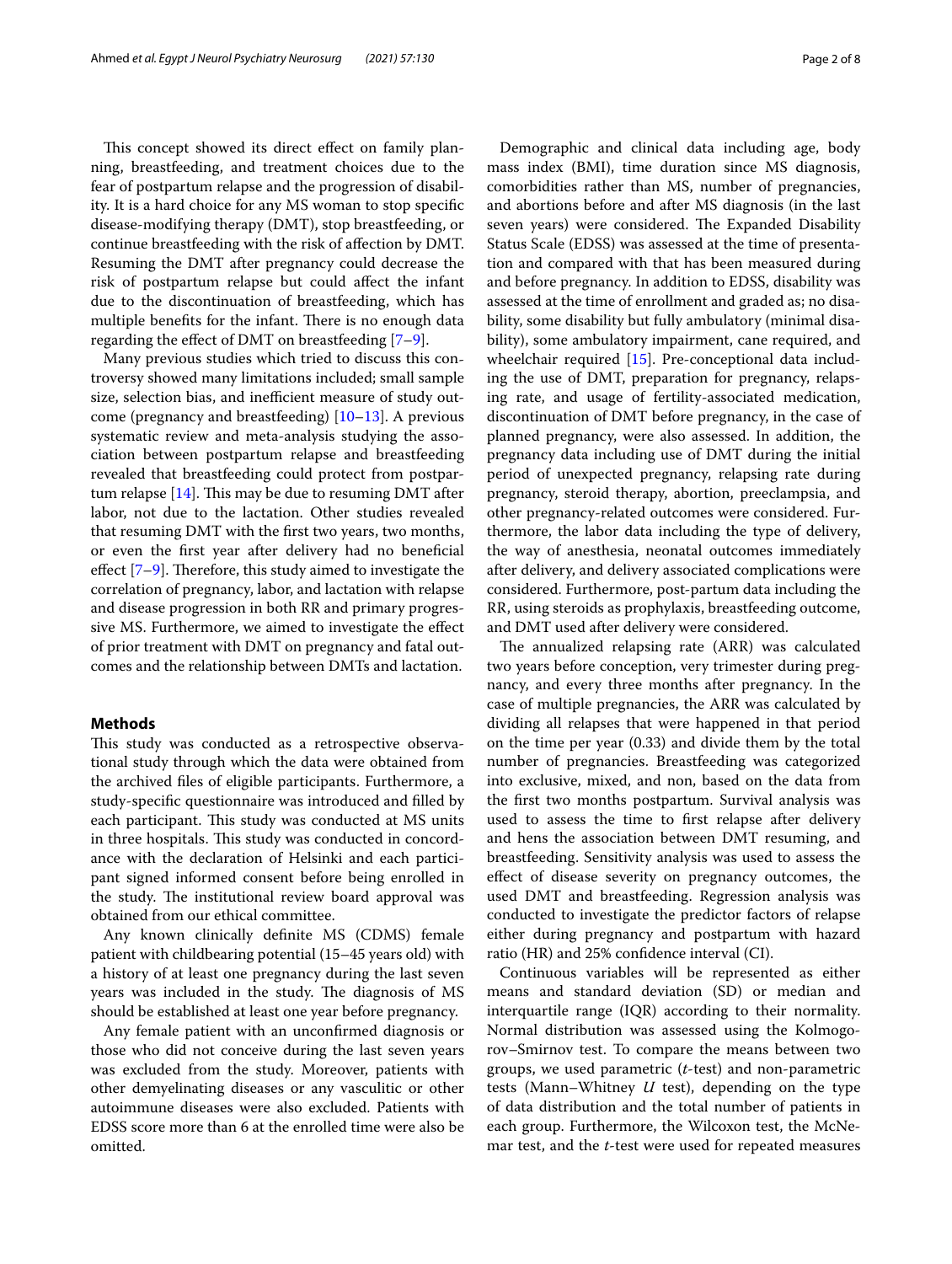to study the annualized relapsing rate over time (before, during, and after pregnancy). The association between qualitative variables was studied with the chi-square test or the Fisher exact test. Statistical analysis was conducted using SPSS version 24.0 and statistical signifcance was set at *P*<0.05.

## **Results**

After fulflling eligibility criteria, 116 successful pregnancies were included from 93 MS women. The mean age of the included patients was  $32.74 \pm 5.12$  years. Most of the included women were diagnosed with relapsing remittent MS (RRMS) with more than 55% developed one or more relapses in the 2 years preceding the conception. The majority of the patients did not show disability or just showed minimal disability with DMT usage one year before the conception. Interferon beta was the most DMT used by the patients (Table [1](#page-2-0)).

Having the efect of MS on pregnancy and labor-related outcomes, the duration of pregnancy was lower after MS development  $(P=0.041)$ . Furthermore, the anesthesia was shifted from spinal to general anesthesia in most patients after MS development, and the mode of delivery was shifted from normal to cesarean in most patients after MS development. Moreover, the breastfeeding signifcantly decreased after MS development (Table [2](#page-3-0)).

Having the efect of pregnancy and its related issues on MS, the patients used DMTs intentionally in six pregnancies; however, DMTS were used accidentally, during the frst trimester, in 38 pregnancies. Interferon-beta was the most commonly used DMT either intentionally or accidentally during pregnancy and postpartum. Having the postpartum relapse, about 20% of pregnancies reported one postpartum relapse, while 4.3% reported two postpartum relapses. The median time of postpartum relapses was 171 days (Table [3\)](#page-4-0).

Having the relapsing rate, only 11 pregnancies reported one relapse during the period of pregnancy. Among them, eight patients accidentally exposed to fngolimod during the initial months of pregnancies then abruptly stopped. The remaining three patients included one who exposed accidentally to dimethyl fumarate, one exposed accidentally to rituximab, and one who was taking interferon beta but planned for pregnancy and did not expose accidentally to any DMT. On the other hands, 37 relapses had occurred during the frst postpartum year of 36 pregnancies. Despite the ARR during the 2 years preceding the conception was 0.36, this rate was signifcantly decreased during the frst, second, and third trimesters (*P*-value<0.001 in all). Furthermore, this ARR was significantly decreased during the frst and last three months after delivery ( $P$ -value=0.023). However, this ARR did <span id="page-2-0"></span>**Table 1** Demographic characteristics of the included 93MS women with 116 pregnancies

| <b>Characteristic</b>                                 | Value            |
|-------------------------------------------------------|------------------|
| Age (mean, SD), years                                 | $32.74 \pm 5.12$ |
| Disease duration, median (IQR), years                 | 4.5 (1.93-8.92)  |
| MS subtype at onset of pregnancy, no. (%)             |                  |
| <b>RRMS</b>                                           | 109 (93.96%)     |
| Progressive, relapsing MS                             | 7 (6.03%)        |
| Relapses during 2 years before pregnancy <sup>a</sup> |                  |
| 0                                                     | 52 (44.83%)      |
| 1                                                     | 43 (37.07%)      |
| $\geq$ 2                                              | 21 (18.10%)      |
| MS-related disability, no. (%)                        |                  |
| No disability                                         | 70 (60.34%)      |
| Some disability but fully ambulatory                  | 37 (31.89%)      |
| Some ambulatory impairment                            | 7 (6.03%)        |
| Cane required                                         | $1(0.86\%)$      |
| Wheelchair required                                   | $1(0.86\%)$      |
| EDSS score before pregnancy, no. (%)                  |                  |
| $0 - 0.5$                                             | 56 (48.27%)      |
| $1 - 1.5$                                             | 39 (33.63%)      |
| $2 - 2.5$                                             | 14 (12.07%)      |
| $3 - 3.5$                                             | $5(4.31\%)$      |
| $\geq 4$                                              | 2 (1.72%)        |
| DMT use before pregnancy, no. (%)                     |                  |
| Never                                                 | 18 (15.52%)      |
| At the time of conception                             | 23 (19.83%)      |
| Within 1 year prior                                   | 75 (64.65%)      |
| Type used within 1 year prior                         |                  |
| Interferon-beta                                       | 39 (33.62%)      |
| Dimethyl fumarate                                     | 7 (6.03%)        |
| Natalizumab                                           | $1(0.86\%)$      |
| Rituximab                                             | 9(7.76%)         |
| Ocrelizumab                                           | 4 (3.45%)        |
| Fingolimod                                            | 13 (11.21%)      |
| Teriflunomide                                         | 2 (1.72%)        |
| Comorbidities other than MS                           |                  |
| Hypertension                                          | 8 (6.89%)        |
| Diabetes mellitus                                     | $1(0.86\%)$      |
| Others <sup>a</sup>                                   | 1 (0.86%)        |

*DMT*disease-modifying therapy; *IQR*interquartile range; *MS*multiple sclerosis; *RRMS* relapsing–remitting MS; *EDSS* Expanded Disability Status Scale

a One case with deep venous thrombosis

not change during the middle 6 months of the year following the delivery (Table [4](#page-4-1)).

The pattern of ARR was shown to decrease during pregnancy and the three months following the delivery, then increase during the following six months and fnally decrease again during the last three months of the frst year following the delivery (Fig. [1\)](#page-5-0).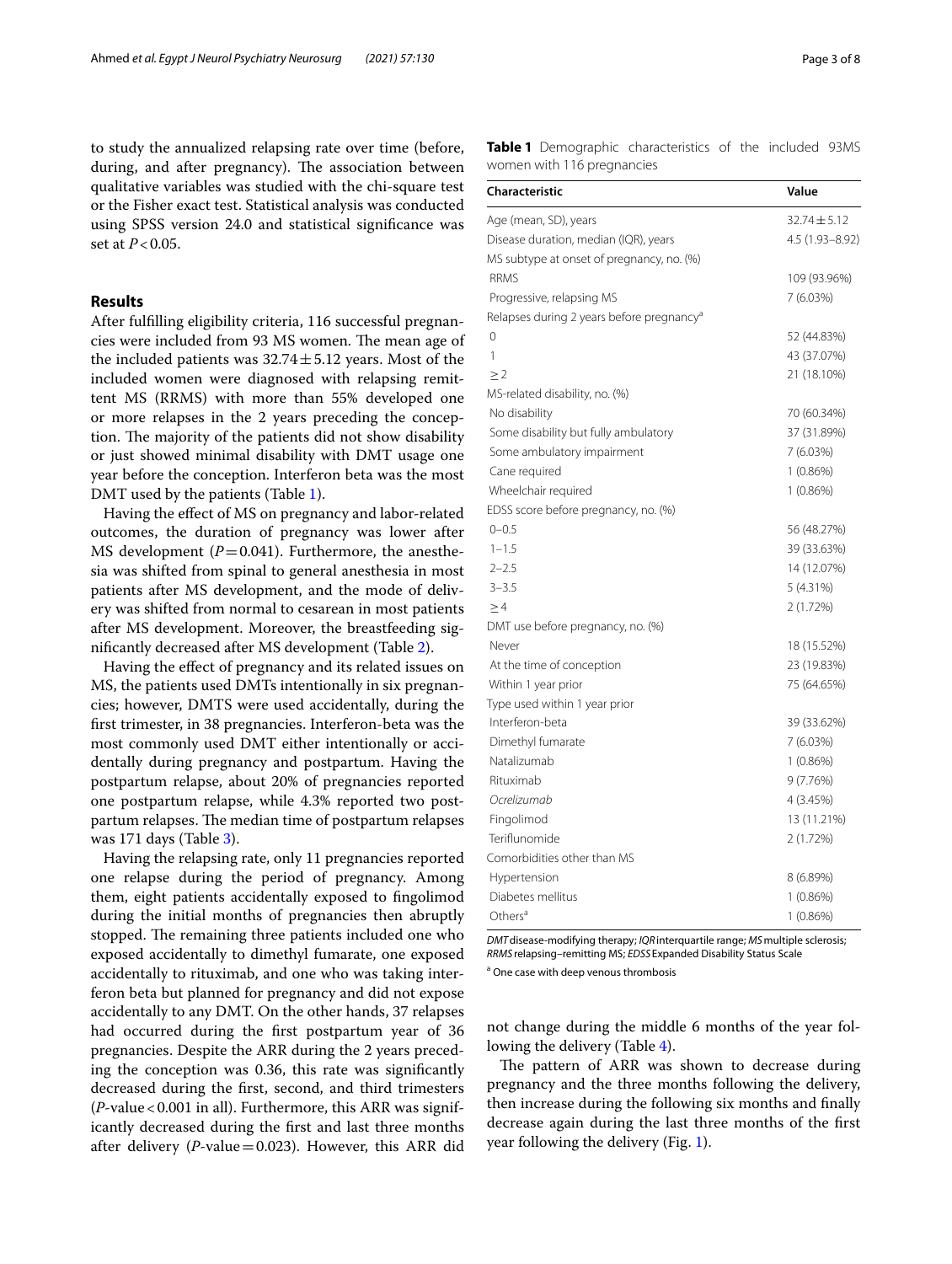|                                       | <b>Before MS diagnosis</b> | <b>After MS diagnosis</b> | $P$ -value* |
|---------------------------------------|----------------------------|---------------------------|-------------|
| No. of pregnancies                    | 39                         | 116                       |             |
| Planned                               | 27 (69.2%)                 | 67 (57.76%)               | 0.204       |
| Unplanned                             | 12 (30.8%)                 | 49 (42.24%)               |             |
| Duration of pregnancy (months)        | $9.4 \pm 0.27$             | $9.2 \pm 0.24$            | 0.041       |
| No. of abortions                      | 13                         | 19                        |             |
| First trimester                       | 6 (46.15%)                 | 11(57.89%)                | 0.599       |
| Second trimester                      | 3 (23.08%)                 | 5(26.32%)                 |             |
| Third trimester                       | 4 (30.77%)                 | 3 (15.79%)                |             |
| Pregnancy complications <sup>a</sup>  | 7 (17.95%)                 | 11 (9.48%)                | 0.153       |
| Fetal complications                   | 1 (14.29%)                 | 2 (18.18%)                | 0.829       |
| Maternal complications                | 6 (85.71%)                 | 9 (81.82%)                |             |
| Anesthesia during labor               |                            |                           |             |
| General                               | 2(5.13%)                   | 99 (85.34%)               | < 0.001     |
| Spinal                                | 37 (94.87%)                | 17 (14.66%)               |             |
| Type of delivery                      |                            |                           |             |
| Normal                                | 18 (46.15%)                | 7 (6.03%)                 | < 0.001     |
| Cesarian                              | 21 (53.85%)                | 109 (93.97%)              |             |
| Complicated delivery                  | 3 (7.79%)                  | 8 (6.89%)                 | 0.867       |
| Complications after delivery          |                            |                           |             |
| Maternal <sup>b</sup>                 | $0(0\%)$                   | 9(7.76%)                  | 0.247       |
| Neonatal                              | 2(5.13%)                   | 4(3.45%)                  |             |
| Breast feeding after delivery         |                            |                           |             |
| Non                                   | 12 (30.77%)                | 48 (41.68%)               | 0.038       |
| Exclusive for 2 months or more        | 17 (43.59%)                | 26 (22.41%)               |             |
| Non-exclusive                         | 10 (25.64%)                | 42 (36.21%)               |             |
| Usage of contraception after delivery |                            |                           |             |
| Hormonal                              | 22 (56.41%)                | 72 (62.07%)               | 0.776       |
| Physical                              | 15 (38.46%)                | 44 (37.93%)               |             |

## <span id="page-3-0"></span>**Table 2** Efect of MS on pregnancy and labor related outcomes

*MS*multiple sclerosis

<sup>a</sup> Complications other than abortion

<sup>b</sup> Other than relapses

\*Level of signifcance is set when the *P*-value<0.05

The regression analysis revealed that exclusive breastfeeding is associated with decreased risk of postpartum relapse with HR 0.31 ( $P=0.002$ ), while nonexclusive breastfeeding did not show this association. Furthermore, the pre-pregnancy relapses were associated with an increased risk of relapse during pregnancy. Moreover, pregnancy relapses were associated with an increase in the risk of further relapses during the pregnancy and the following pregnancies (*P*<0.001). Similar results were seen regarding the disability (Table [5](#page-5-1)).

## **Discussion**

Pregnancy is a recent growing issue in MS since the past two centuries when pregnancy was hypothesized to protect from MS activities and relapse and the postpartum period was hypothesized to increase the risk of relapse and the disease activity especially during the initial months of this period. Till now, no standardized treatment to reduce the risk of this rebound, and there is no enough data as regards the usefulness of most DMTs in such period. Furthermore, the change in the diagnostic criteria of MS and the inclusion of milder cases may cause changes in that concept as regards the relationship between MS and pregnancy and breastfeeding. This observational study was conducted to investigate this relationship and the factors afecting it. We have found that the ARR decreased during pregnancy and returned to increase after labor to a level that exceeded the prepregnancy period. Furthermore, exclusive breastfeeding for at least two months decreased the risk of postpartum relapse; however, pre-pregnancy and pregnancy relapses in addition to the disability were shown to be predictive variables for increase the pregnancy and postpartum relapses.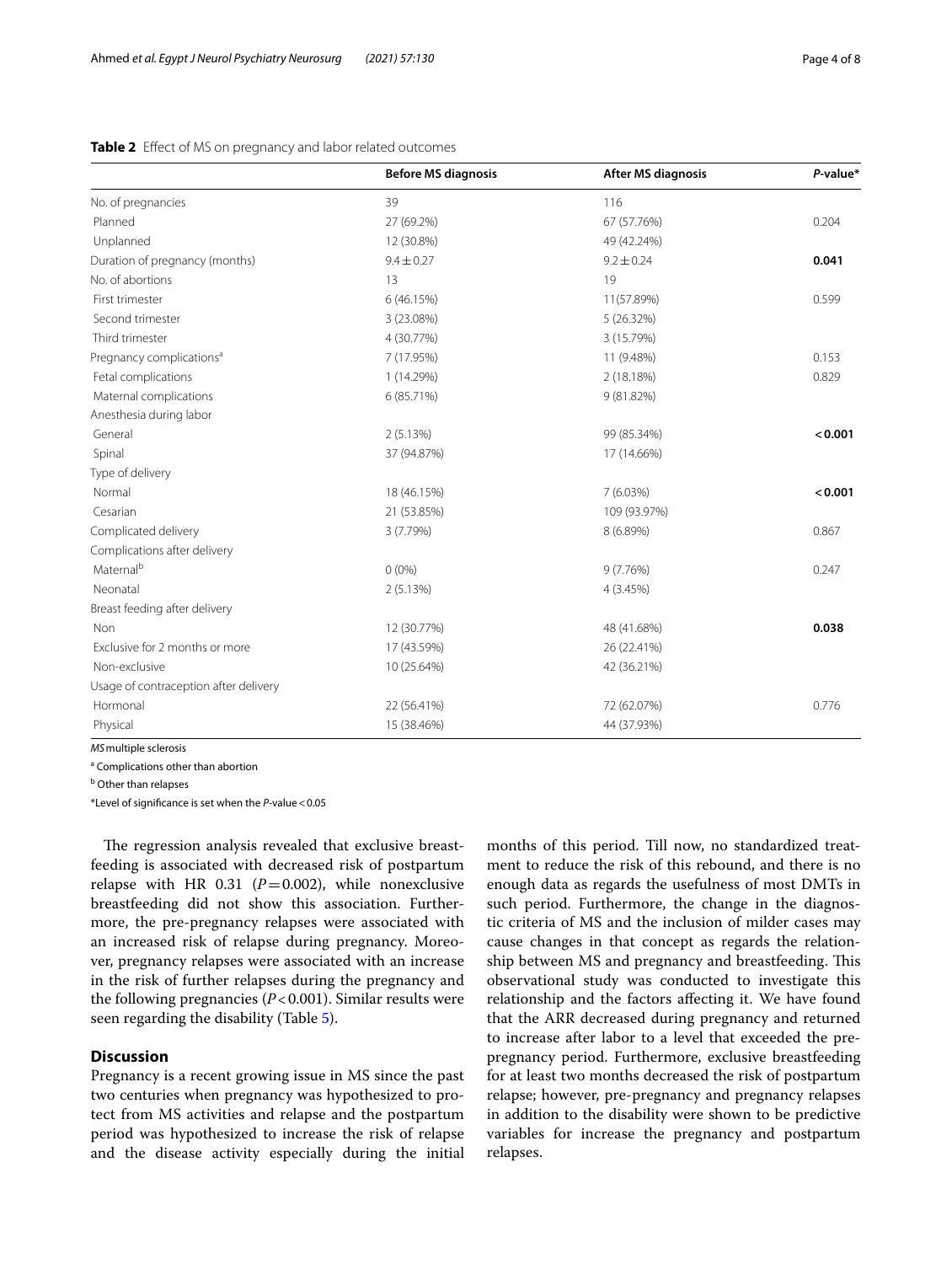<span id="page-4-0"></span>

| <b>Characteristic</b>                                              | Total, $n = 116$ |
|--------------------------------------------------------------------|------------------|
| Pregnancy                                                          |                  |
| Relapse during pregnancy, no. (%)                                  | 13 (11.21%)      |
| DMT use during pregnancy <sup>a</sup> , no. (%)                    |                  |
| Intentionally                                                      | 6(5.17%)         |
| Accidentally (at first trimester)                                  | 38 (32.76%)      |
| DMT type used (Intentionally)                                      |                  |
| Interferon-beta                                                    | 5 (83.33%)       |
| DMT type used (Accidentally)                                       |                  |
| Interferon-beta                                                    | 15 (39.47%)      |
| Dimethyl fumarate                                                  | 7 (18.42%)       |
| Fingolimod                                                         | 12 (31.58%)      |
| Rituximab                                                          | 3 (7.89%)        |
| ocrelizumab                                                        | 1(2.63%)         |
| Postpartum period                                                  |                  |
| No. of pregnancies with postpartum relapses, no. (%)               |                  |
| $\mathbf 0$                                                        | 85 (73.28%)      |
| 1                                                                  | 24 (20.69%)      |
| $\overline{2}$                                                     | $5(4.31\%)$      |
| > 3                                                                | 2(1.72%)         |
| Time to first postpartum relapse <sup>b</sup> , median (IQR), days | 171 (78-232)     |
| DMT use during postpartum year, no. (%)                            |                  |
| None                                                               | 69 (59.48%)      |
| Interferon-beta                                                    | 22 (18.97%)      |
| Dimethyl fumarate                                                  | 7 (6.03%)        |
| Natalizumab                                                        | 3(2.57%)         |
| Rituximab                                                          | 4(3.45)          |
| Fingolimod                                                         | 8 (6.90%)        |
| Ocrelizumab                                                        | 3(2.57%)         |
| Time to restart DMT after delivery <sup>c</sup> (median, IQR), d   | 86 (29-201)      |

*DMT*disease-modifying therapy; *IQR*interquartile range; *MS*multiple sclerosis <sup>a</sup> During the second and/or third trimester

<sup>b</sup> Of those who relapse

<sup>c</sup> Of those who resumed DMTs

<span id="page-4-1"></span>

|  |  |  | Table 4 Relapse rates before, during, and after pregnancy |  |
|--|--|--|-----------------------------------------------------------|--|
|--|--|--|-----------------------------------------------------------|--|

The reduced risk of postpartum relapse was obvious in the frst 6 months postpartum and was independent of the pre-pregnancy disease activity, as it was shown in women with suboptimal disease control pre-pregnancy active disease. Interestingly, the use of DMTs either pre-pregnancy or immediately after pregnancy did not show to afect the ARR during pregnancy or after labor. These results were concomitant with a recently published cohort [[16](#page-7-5)]. However, most women forego breastfeeding, either exclusive or non-exclusive, after MS development. This could be due to the fear of the risk of MS relapse or they to start DMT. These results were against the results that were revealed by Langer-Gould and colleagues who revealed that MS wanted to continue breastfeeding after MS development [[16\]](#page-7-5).

About two-thirds of the included pregnancies were associated with at least one MS relapse during the prepregnancy 2 years. Despite the control of MS was suboptimal in these women, they conceived without fear of disease activity. However, this could be problematic as the pre-pregnancy MS relapse was a predictive factor of MS relapse during pregnancy and postpartum. These results were shown in previously published studies  $[2, 7, 16-18]$  $[2, 7, 16-18]$  $[2, 7, 16-18]$  $[2, 7, 16-18]$  $[2, 7, 16-18]$  $[2, 7, 16-18]$ . This courage to conceive could be due to the absence of disability, as about 70% of our patients were free of disability, the presence of a large fraction of unplanned pregnancies, and lack of periconceptional consultation. Langer-Gould and colleagues revealed that the presence of disability or residuals from the attacks were predictors of long-term poor outcome [[19\]](#page-7-7).

The use of DMT is a considerable challenge during pregnancy and postpartum. Interferon beta was proven to be safe DMTs during and after pregnancy [[20\]](#page-7-8). Similarly, natalizumab showed encouraging results without any risk of abortion or fetal complications [\[21](#page-7-9),  $22$ ]. There is no enough data as regards the effect of

|                          | No. pregnancies | No. relapses | Rate of relapse/pregnancies/<br>$v^d$ | P value* |
|--------------------------|-----------------|--------------|---------------------------------------|----------|
| 2 years before pregnancy | 63              | 84           | $0.36(0.32 - 0.41)$                   |          |
| Pregnancy                |                 |              |                                       |          |
| First trimester          |                 | C,           | $0.07(0.04 - 0.15)$                   | < 0.001  |
| Second trimester         | 3               | 3            | $0.10(0.03 - 0.17)$                   | < 0.001  |
| Third trimester          | 6               | 6            | $0.15(0.08 - 0.24)$                   | < 0.001  |
| Year after pregnancy     |                 |              |                                       |          |
| Months $1-3$             | 8               | 8            | $0.27(0.16 - 0.39)$                   | 0.037    |
| Months 4-6               | 11              | 11           | $0.38(0.26 - 0.52)$                   | 0.990    |
| Months 7-9               | 10              |              | $0.38(0.26 - 0.52)$                   | 0.751    |
| Months 10-12             |                 |              | $0.24(0.17 - 0.38)$                   | 0.023    |

<sup>a</sup> Mean and 95% confidence intervals

\* Compared with 2 years before pregnancy, generalized estimation equations were used to account for women with multiple pregnancies. Level of signifcance is set when the *P*-value < 0.05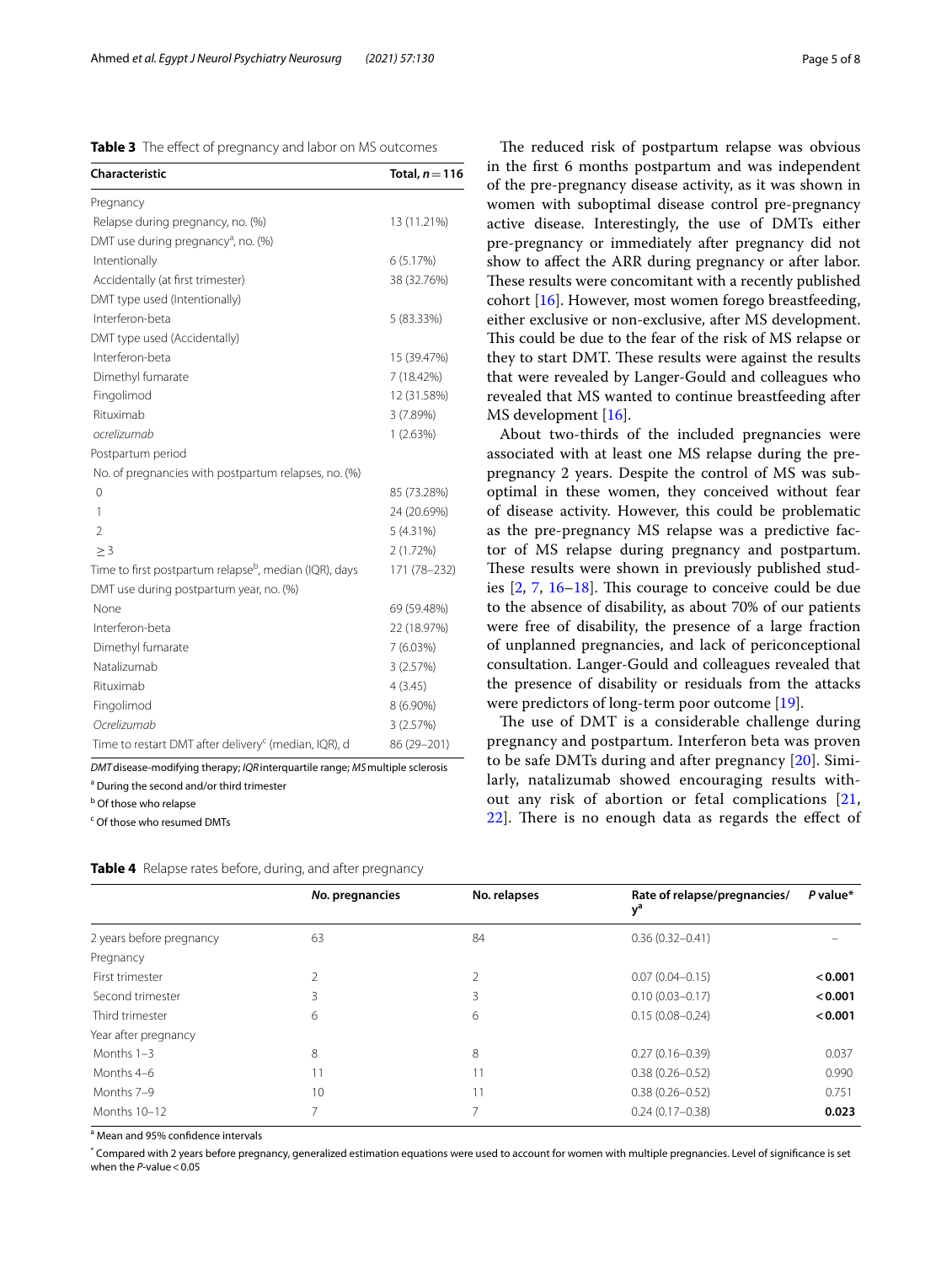

<span id="page-5-1"></span><span id="page-5-0"></span>**Table 5** Regression analysis of factors associated with increase the risk of MS relapse

|                                          | Hazard ratio (95% CI) <sup>a</sup> | р<br>Value* |
|------------------------------------------|------------------------------------|-------------|
| No breastfeeding                         | $1.0$ (ref)                        |             |
| Exclusive breastfeeding <sup>b</sup>     | $0.31(0.12 - 0.67)$                | 0.002       |
| Nonexclusive breastfeeding <sup>b</sup>  | $0.59(0.31 - 1.16)$                | 0.126       |
| Pre-pregnancy relapses <sup>c</sup>      | $2.21(1.23 - 3.69)$                | 0.005       |
| Use of DMT before pregnancy by<br>1 year | $1.46(0.90 - 2.38)$                | 0.130       |
| Pregnancy relapse                        | $3.09(1.68 - 5.67)$                | 0.001       |
| Use of postpartum DMT <sup>d</sup>       | $1.41(0.71 - 2.58)$                | 0.340       |
| Age, (years)                             | $0.92(0.89 - 0.99)$                | 0.016       |
| Disease duration, (years)                | $1.12(0.96 - 1.23)$                | 0.437       |
| Disability <sup>e</sup>                  | 2.08 (1.72-3.41)                   | 0.002       |

*CI* confdence interval; *DMT*disease-modifying therapy; *MS*multiple sclerosis <sup>a</sup> Cox proportional hazards model/<sup>\*</sup>Level of significance is set when the P-value $<$  0.05

<sup>b</sup> Reference group no breastfeeding

<sup>c</sup> Reference group 0-1 relapse in 2 years before pregnancy

<sup>d</sup> Time-dependent covariate

<sup>e</sup> Reference group no MS-related disability at pregnancy onset

remaining DMT on pregnancy and breastfeeding [[23\]](#page-7-11). Rituximab was shown to be helpful during breastfeeding, but not pregnancy, in women with highly active disease  $[24, 25]$  $[24, 25]$  $[24, 25]$  $[24, 25]$ . Therefore, it is recommended to start in such patients 6–12 months after labor [\[24\]](#page-7-12). Our results regarding the absence of DMT usage and postpartum disease activity were concomitant with previous studies that included women who resumed DMT as

early as the frst two weeks of the frst postpartum year  $[7-9, 16]$  $[7-9, 16]$  $[7-9, 16]$  $[7-9, 16]$ . These studies included more advanced cases than our study.

Among the 12 women who were exposed accidentally to fngolimod, eight patients developed MS relapses during pregnancy, and all of them developed postpartum relapses even after retained the DMT. This may be due to the rebound increase in the disease activity after sudden cessation of fngolimod [[26\]](#page-7-14). Despite the fngolimod is known to be teratogenic, our study showed that only one case was associated with a mild fetal abnormality. These results were concomitant with a recent study which demonstrated that there was no diference between fngolimod and interferon-beta as regards the major fetal complications [[27](#page-7-15)].

The reported ARR during pregnancy and postpartum in our study was lower than that was reported in the previous studies  $[7, 9, 12, 13]$  $[7, 9, 12, 13]$  $[7, 9, 12, 13]$  $[7, 9, 12, 13]$  $[7, 9, 12, 13]$  $[7, 9, 12, 13]$  $[7, 9, 12, 13]$ . This may be due to the recent update in the MS diagnostic criteria and the inclusion of many milder cases. In previous studies, the inclusion of patients was dependent on the presence of two or more attacks, but after the 2017 updates of the MS diagnostic criteria, many cases with CIS were considered as MS. This inclusion of many milder cases resulted in a considerable decrease in the ARR in many previous studies, from 0.84 to 0.36 [[28](#page-7-17), [29\]](#page-7-18). Our results were comparable with the previous Turkish study which revealed the rate of relapse decreased during pregnancy,however, it was higher in the frst trimester than the subsequent two trimesters [[30\]](#page-7-19). On the other hand, our study showed that the third trimester was associated with the highest ARR.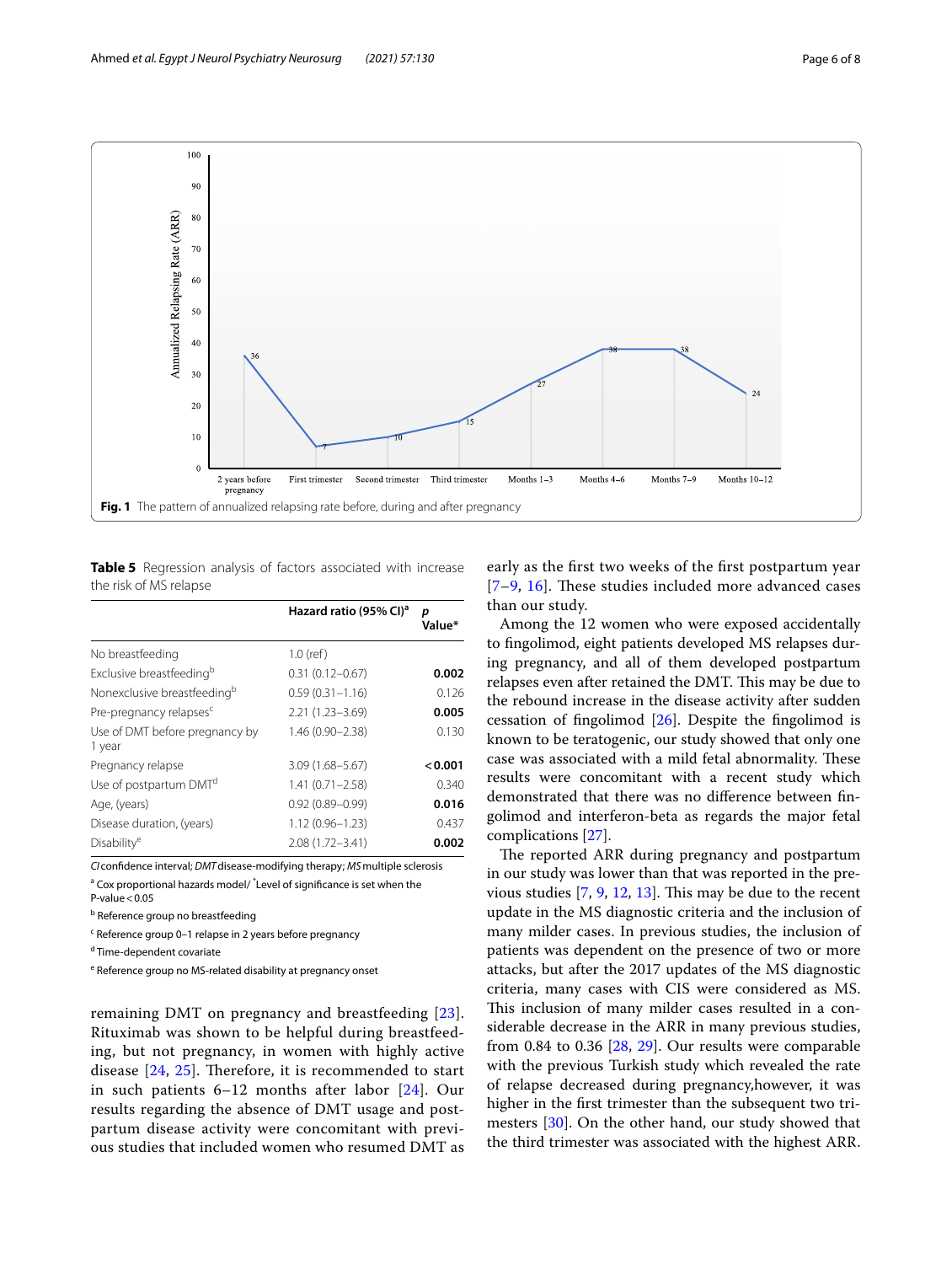Furthermore, this study revealed that the multiple pregnancies were associated with higher EDSS score, though, none of the patients did not reach score 6. On the other hands, the patients with multiple pregnancies in our sample were associated with relatively milder form of the disease than other patients. This can be logic as younger patients develop milder forms of the disease and tend to be pregnant more than one time.

The postpartum ARR was lower than what is expected in the first three months after delivery. These results were concomitant with the previous cohort  $[16]$  $[16]$ . This may be due to the increased rate of exclusive breastfeeding in that study. However, the rate of breastfeeding in our study was lower than that study. The inclusion of milder cases without any disability may also play a role in the decreased early postpartum ARR. This indicating that breastfeeding is highly recommended in women with active disease, while in women with a relatively milder disease the postpartum ARR is decreased regardless the breastfeeding.

Having the efect of MS on pregnancy, the decrease in the pregnancy duration after MS development was not concomitant with the previous studies  $[31]$ . This may be due to the fear of obstetric complications which is a national problem and wrong conception to the obstetricians due to the lack of health education. This concept resulted in the increase of cesarean section rates after MS development, even if not indicated. Furthermore, the decrease in the rate of breastfeeding after MS development may be due to the fear of postpartum rebound or the intuition to resume the DMT.

### **Conclusions**

This study highlighted that pregnancy is protective from MS relapse, with a signifcant decrease of ARR from the pre-pregnancy period. Postpartum reactivation of the disease occurs from the third month after labor rather than the early postpartum period. Exclusive breastfeeding for at least two months decreased the risk of postpartum relapse; however, pre-pregnancy and pregnancy relapses in addition to the disability were shown to be predictive variables for increase the pregnancy and postpartum relapses. DMT has no role in decreasing postpartum relapse. Health education and consultation should be performed to promote pregnancy and exclusive breastfeeding in women with MS even if they have advanced disease.

#### **Abbreviations**

MS: Multiple sclerosis; DMTs: Disease modifying therapies; ARR: Annualized relapsing rate; CNS: Central nervous system; RRMS: Relapsing remittent MS; CDMS: Clinically defnite MS; EDSS: Expanded Disability Status Scale; HR: Hazard ratio; CI: Confdence interval; IQR: Interquartile range.

### **Acknowledgements**

Not applicable.

#### **Authors' contributions**

AMA participated in hypothesis generating, data collection, data analysis, and manuscript writing. MAMGR proposed the idea, tested the hypothesis, and revised the extracted data, data analysis and manuscript. AHE participated in hypothesis generating, data collection, data analysis, and manuscript writing. `All authors have read and approved the manuscript.

### **Funding**

This study was self-funded by the authors.

#### **Availability of data and materials**

The datasets analysed during the current study are not publicly available as the participants requested that, but are available from the corresponding author on reasonable request.

### **Declarations**

#### **Ethics approval and consent to participate**

This study was conducted in concordance with declaration of Helsinki and each participant signed a written informed consent before being enrolled in the study. The institutional review board (IRB) approval was obtained from the ethical committee of Faculty of Medicine for boys, Al-Azhar University, Cairo on 14th April, 2020. There was no reference number provided by our IRB.

#### **Consent for publication**

Not applicable.

#### **Competing interests**

The authors declare that they have no competing interests.

Received: 21 July 2021 Accepted: 9 September 2021 Published online: 23 September 2021

#### **References**

- <span id="page-6-0"></span>1. Vukusic S, Hutchinson M, Hours M, Moreau T, Cortinovis-Tourniaire P, Adeleine P, et al. Pregnancy and multiple sclerosis (the PRIMS study): clinical predictors of post-partum relapse. Brain J Neurol. 2004;127:1353–60.
- <span id="page-6-1"></span>2. Confavreux C, Hutchinson M, Hours MM, Cortinovis-Tourniaire P, Moreau T. Rate of pregnancy-related relapse in multiple sclerosis. Pregnancy in Multiple Sclerosis Group. N Engl J Med. 1998;339:285–91.
- 3. Finkelsztejn A, Brooks JB, Paschoal FM Jr, Fragoso YD. What can we really tell women with multiple sclerosis regarding pregnancy? A systematic review and meta-analysis of the literature. BJOG Int J Obstetr Gynaecol. 2011;118:790–7. [https://doi.org/10.1111/j.1471-0528.2011.02931.x.](https://doi.org/10.1111/j.1471-0528.2011.02931.x)
- 4. Berenguer-Ruiz L, Gimenez-Martinez J, Palazón-Bru A, Sempere AP. Relapses and obstetric outcomes in women with multiple sclerosis planning pregnancy. J Neurol. 2019;266:2512–7. [https://doi.org/10.1007/](https://doi.org/10.1007/s00415-019-09450-6) [s00415-019-09450-6](https://doi.org/10.1007/s00415-019-09450-6).
- <span id="page-6-2"></span>5. Bsteh G, Algrang L, Hegen H, Auer M, Wurth S, Di Pauli F, et al. Pregnancy and multiple sclerosis in the DMT era: a cohort study in Western Austria. Multiple Scler. 2020;26:69–78. [https://doi.org/10.1177/1352458518](https://doi.org/10.1177/1352458518816614) [816614.](https://doi.org/10.1177/1352458518816614)
- <span id="page-6-3"></span>6. Confavreux C. Intravenous immunoglobulins, pregnancy and multiple sclerosis. J Neurol. 2004;251(9):1138–9.
- <span id="page-6-4"></span>7. Portaccio E, Ghezzi A, Hakiki B, Sturchio A, Martinelli V, Moiola L, et al. Postpartum relapses increase the risk of disability progression in multiple sclerosis: the role of disease modifying drugs. J Neurol Neurosurg Psychiatry. 2014;85:845–50.
- 8. Beaber BE, Chi MD, Brara SM, Zhang JL, Langer-Gould AM. Immunomodulatory agents and risk of postpartum multiple sclerosis relapses. Perm J. 2014;18:9–13.